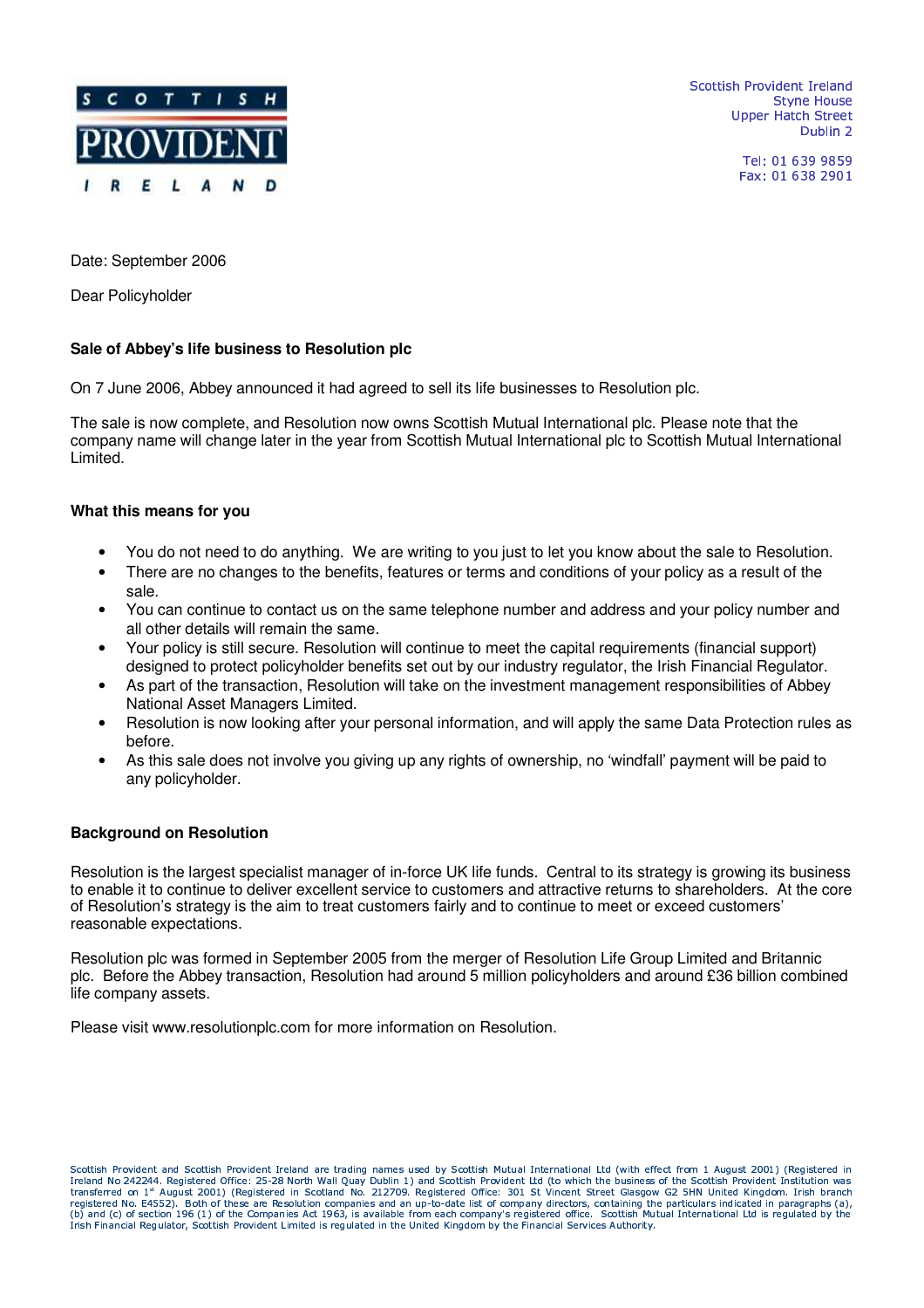

### **Who you should contact if you have a question**

If you would like some advice on your plan, you should speak to your financial adviser first. Our customer helpdesk is also available in the normal way. Please contact us by email at info@scotprov.ie or by telephone on 01 6382900. Lines are open Monday to Friday from 9am to 5pm.

#### **What you need to do now**

Just to confirm, there is no need for you to do anything as a result of the sale. If however you would like to ask any questions about the sale please call our dedicated helpline on 01 804 4007. Lines are open Monday to Friday from 9am to 5pm.

Yours faithfully

Graham Singleton Managing Director Life Division Resolution plc

BDCFEHGIG3J KLNM,OPEHQDJ RTSTU G\*VWU,RXB%CEHGIG3J K,LXM,OEHQYJ RWSTUHG"Z[OPST\ VWU,R]VWOIS^G3OV\_R%J U,`NU VWa\*S,Kcb\_KS,R]d e]B%CEHGIG3J KLNfbHG3b,VW\Z[UHG[STO[U,V G3J ETU VW\\$ghG[R]iIjJG3LXSHkkIS,ClG-k[OIETanmpobH`%b,KlG(qTrTrmHs@i[tWS,`J KlG[STOuSHRvJ <sup>U</sup> Ireland No 242244. Registered Office: 25-28 North Wall Quay Dublin 1) and Scottish Provident Ltd (to which the business of the Scottish Provident Institution was<br>transferred on 1\* August 2001) (Registered in Scotland No. 2